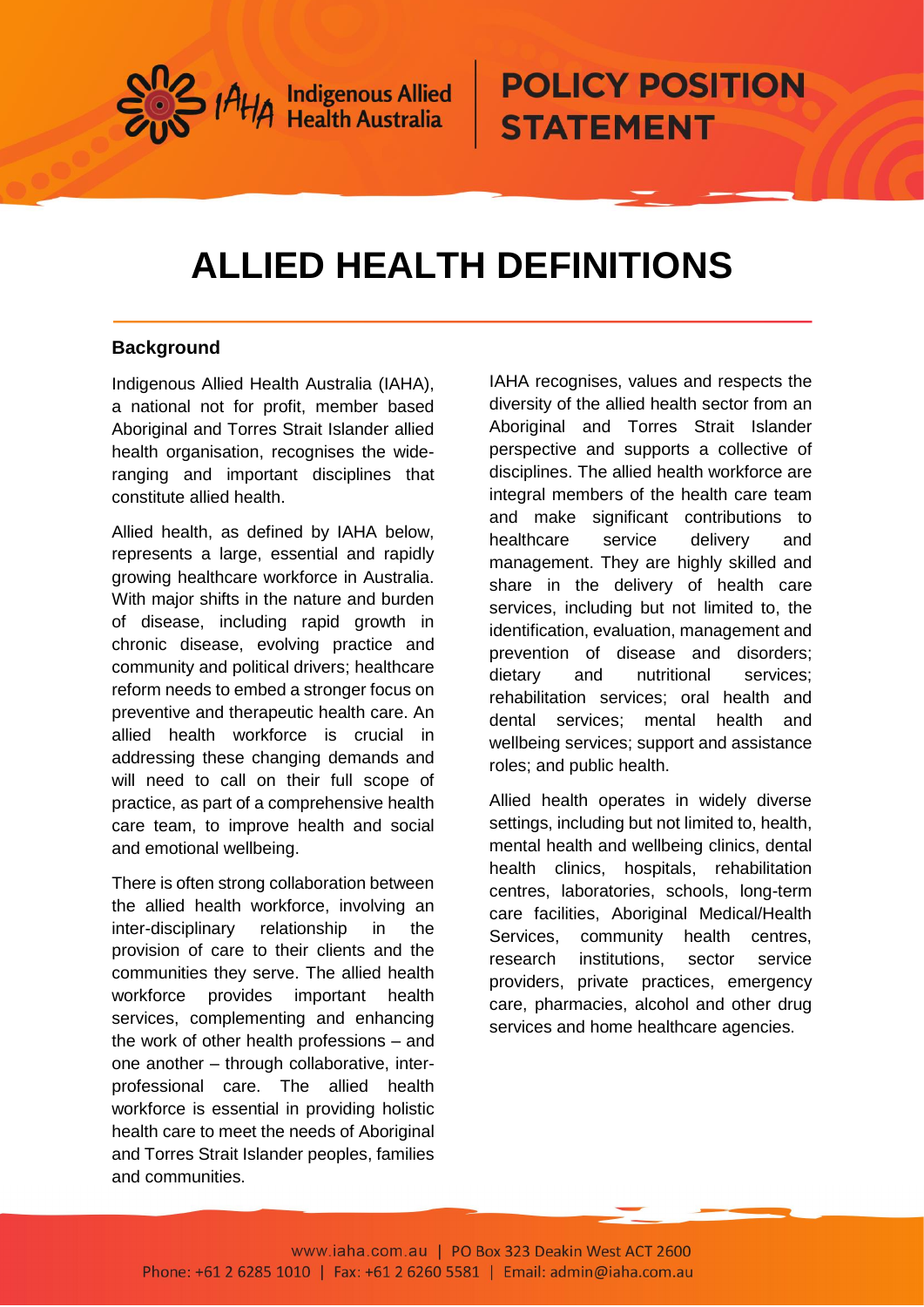

# **ALLIED HEALTH DEFINITIONS**

In Australia, there is no strict, agreed definition of the professions that make up the allied health workforce, with different interpretations used by various government authorities and departments, health service providers, health funds and tertiary institutions. The broad definition of allied health and the frequent changes in health care technology and professional standards make it virtually impossible to come up with an objective, all-inclusive list of every allied health discipline practicing in Australia at any one point in time.

#### **IAHA endorsed definitions**

For the purpose of clearly defining and supporting its diverse membership, Indigenous Allied Health Australia (IAHA) endorse the following definitions:

### **Aboriginal and Torres Strait Islander health**

Aboriginal and Torres Strait Islander health includes "not just the physical wellbeing of an individual but refers to the social, emotional and cultural well-being of the whole Community in which each individual is able to achieve their full potential as a human being, thereby bringing about the total well-being of their Community. It is a whole-of-life view and includes the cyclical concept of life-death-life. Health care services should strive to achieve the state where every individual is able to achieve their full potential as a human being and this bring about the total well-being of their community.<sup>2</sup> "

#### **Allied health**

Allied health is a collective term used to refer to a variety of healthcare disciplines that contribute to a person's physical, sensory, psychological, cognitive, social, emotional and cultural wellbeing.

Allied health functions include, but are not limited to, the identification, evaluation, management and prevention of disease and disorders; dietary and nutritional services; rehabilitation services; and public health.

While medicine, nursing, midwifery and Aboriginal and/or Torres Strait Islander health worker/practitioner roles are crucial and discrete disciplines, they are not classified as allied health disciplines. However, IAHA recognises the work of allied health graduates in these fields, as well as in occupations such as, but not limited to, health research, policy, education and academia.

### **Aboriginal and Torres Strait Islander allied health**

Defined in consideration of IAHA's vision as a collective term, referring to the delivery of quality, culturally safe and responsive health care to Aboriginal and Torres Strait Islander people, families and communities, by the allied health workforce, often within an interprofessional healthcare team.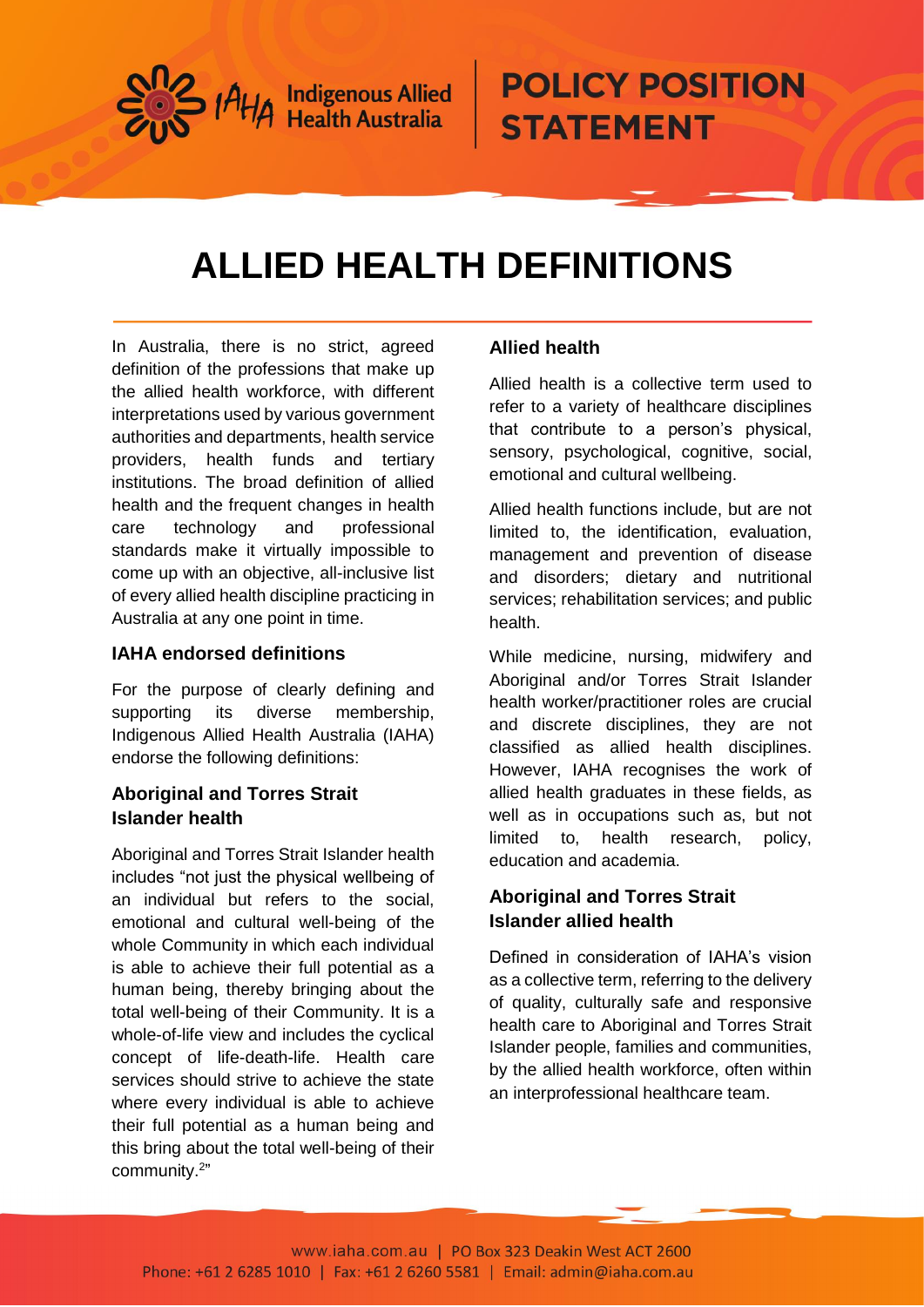

# **ALLIED HEALTH DEFINITIONS**

Care may be delivered by Aboriginal and Torres Strait Islander and/or non-Indigenous allied health professionals, support and assistant workers, and/or other allied health contributors. Care is characterised by a holistic and comprehensive approach, taking into consideration the Aboriginal and Torres Strait Islander person's physical, sensory, psychological, cognitive, social, emotional and cultural wellbeing. Care identifies, respects and values cultures, both group and individual, as central to Aboriginal and Torres Strait Islander health and wellbeing.

While not considered as allied health, IAHA celebrates, respects and values Indigenous ways of knowing, being and doing, including recognising the important role of traditional medicines and healing alongside the biomedical model.

### **Aboriginal and Torres Strait Islander allied health workforce**

IAHA is committed to developing the Aboriginal and Torres Strait Islander allied health workforce, which includes Aboriginal and Torres Strait Islander people working as allied health professionals and the broader allied health support and assistance workforce.

### **Allied health course**

An allied health course is a field of study or branch of knowledge that is taught and researched at a tertiary/university level that equips a person with the skills and knowledge to work in allied health.

### **Allied health student**

An allied health student is someone currently enrolled in an allied health course, as defined above.

### **Allied health graduate**

An allied health graduate is someone who has successfully completed a tertiary level allied health course and obtained a recognised qualification at AQF Level 7 (Bachelor Degree) or higher.

Graduates will have attained the necessary knowledge, attributes, attitudes and skills required to be an autonomous practitioner and practices in an evidence-based paradigm using a recognised body of skills and knowledge to contribute to the physical, sensory, psychological, cognitive, social, emotional and cultural wellbeing of people so that each individual is able to achieve their full potential as a human being.

### **Allied health professional**

An allied health professional is a health professional who;

- 1. Has graduated from a tertiary qualification at AQF Level 7 (Bachelor Degree) or higher in an allied health course; and
- 2. Has attained the necessary knowledge, attributes, attitudes and skills required to be an autonomous practitioner and practices in an evidence-based paradigm using a recognised body of skills and